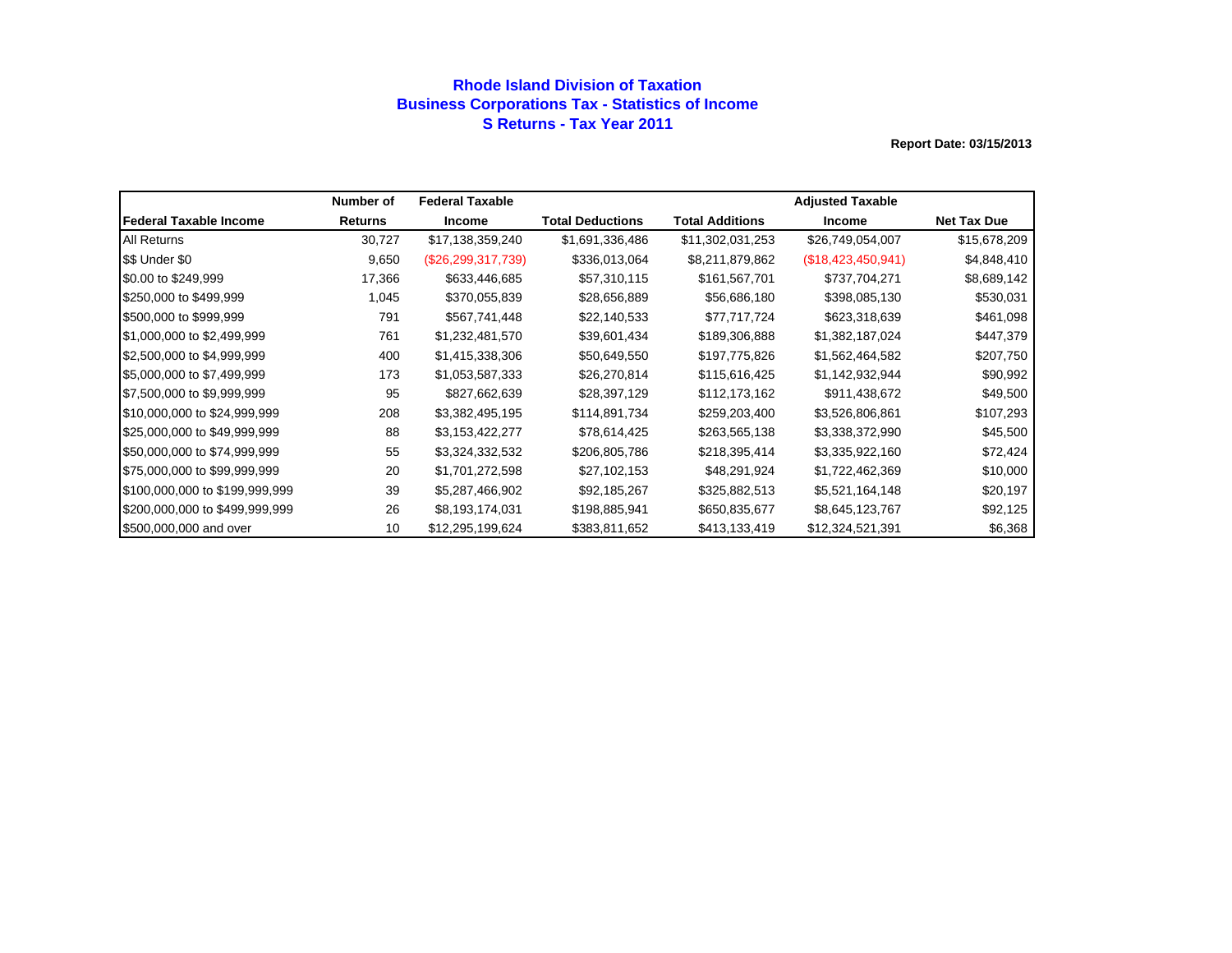## **Rhode Island Division of Taxation Business Corporations Tax - Statistics of Income S Returns - Deductions from Federal Taxable Income - Tax Year 2011**

|                                |                | Exempt          | Exempt        | <b>Depreciation</b> | <b>Depreciation</b> | <b>Discharge</b> | <b>Discharge</b> |
|--------------------------------|----------------|-----------------|---------------|---------------------|---------------------|------------------|------------------|
|                                | Number of      | <b>Interest</b> | Interest      | and Sec 179         | and Sec 179         | Indebt           | Indebt           |
| <b>IFederal Taxable Income</b> | <b>Returns</b> | Count           | Amount        | Count               | Amount              | Count            | Amount           |
| <b>All Returns</b>             | 30,727         | 279             | \$188,990,929 | 7,563               | \$1,502,344,730     | 11               | \$1,359,740,389  |
| S\$ Under \$0                  | 9,650          | 68              | \$45,836,260  | 2,229               | \$290,176,804       | 4                | \$725,907        |
| \$0.00 to \$249,999            | 17,366         | 60              | \$444,341     | 3,651               | \$56,865,774        | 3                | \$7,939          |
| \$250,000 to \$499,999         | 1,045          | 16              | \$154,653     | 491                 | \$28,502,236        | 0                | \$0              |
| \$500,000 to \$999,999         | 791            | 13              | \$138,941     | 389                 | \$22,000,765        | 0                | \$0              |
| \$1,000,000 to \$2,499,999     | 761            | 32              | \$132,317     | 356                 | \$39,469,117        | 0                | \$0              |
| \$2,500,000 to \$4,999,999     | 400            | 22              | \$948,351     | 171                 | \$49,701,199        | 0                | \$0              |
| \$5,000,000 to \$7,499,999     | 173            | 10              | \$331,454     | 71                  | \$25,939,360        | 0                | \$0              |
| \$7,500,000 to \$9,999,999     | 95             | 10              | \$764,703     | 42                  | \$27,632,426        | 0                | \$0              |
| \$10,000,000 to \$24,999,999   | 208            | 17              | \$1,650,132   | 78                  | \$113,241,602       | 2                | \$9,382,127      |
| \$25,000,000 to \$49,999,999   | 88             | 11              | \$1,069,272   | 32                  | \$77,545,153        |                  | \$3,173,044      |
| \$50,000,000 to \$74,999,999   | 55             | 6               | \$6,935,540   | 18                  | \$199,870,246       | 0                | \$0              |
| \$75,000,000 to \$99,999,999   | 20             | 4               | \$321,166     | 6                   | \$26,780,987        | 0                | \$0              |
| \$100,000,000 to \$199,999,999 | 39             | 5               | \$38,205,792  | 17                  | \$53,979,475        | 0                | \$0              |
| \$200,000,000 to \$499,999,999 | 26             | 3               | \$91,506,099  | 7                   | \$107,379,842       | $\Omega$         | \$0              |
| \$500,000,000 and over         | 10             | 2               | \$551,908     | 5                   | \$383,259,744       |                  | \$1,346,451,372  |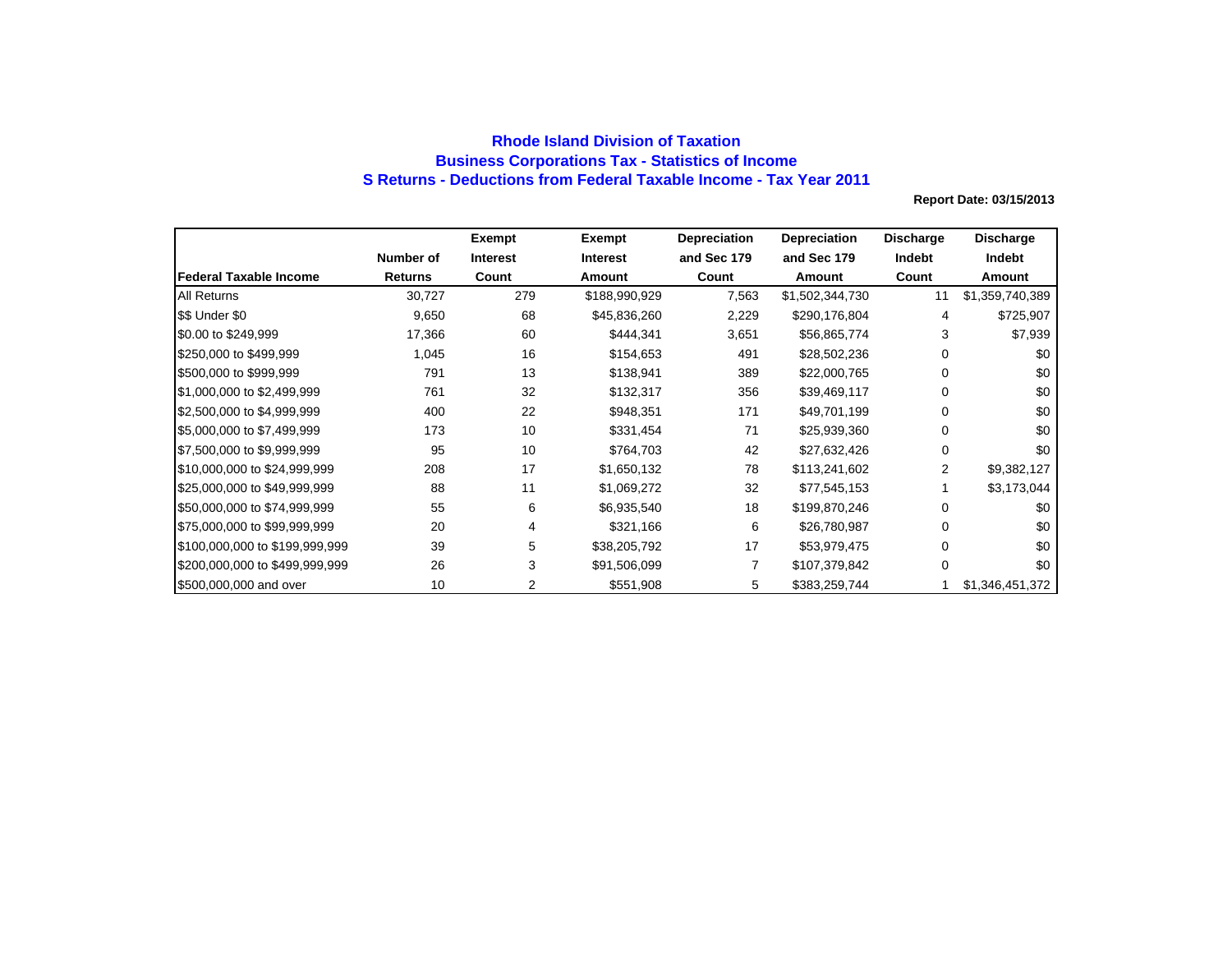## **Rhode Island Division of Taxation Business Corporations Tax - Statistics of Income S Returns - Additions to Federal Taxable Income - Tax Year 2011**

|                                |                | <b>Interest</b> | <b>Interest</b> | <b>Bonus</b>            | <b>Bonus</b>            | Discharge | <b>Discharge</b> |
|--------------------------------|----------------|-----------------|-----------------|-------------------------|-------------------------|-----------|------------------|
| <b>Federal Taxable</b>         | Number of      | <b>Income</b>   | <b>Income</b>   | <b>Depreciation and</b> | <b>Depreciation and</b> | Indebt    | Indebt           |
| <b>Income</b>                  | <b>Returns</b> | Count           | Amount          | Sec 179 Count           | Sec 179 Amount          | Count     | Amount           |
| <b>All Returns</b>             | 30,727         | 408             | \$131,946,172   | 5,925                   | \$9,966,244,927         | 3         | \$381,699,262    |
| \$\$ Under \$0                 | 9,650          | 93              | \$25,903,956    | 1,692                   | \$7,229,320,497         |           | \$42,764,349     |
| \$0.00 to \$249,999            | 17,366         | 72              | \$1,987,850     | 2,362                   | \$157,217,022           |           | \$1              |
| \$250,000 to \$499,999         | 1,045          | 23              | \$394,872       | 448                     | \$56,176,503            | 0         | \$0              |
| \$500,000 to \$999,999         | 791            | 34              | \$664,087       | 405                     | \$73,970,552            | 0         | \$0              |
| \$1,000,000 to \$2,499,999     | 761            | 57              | \$3,102,393     | 420                     | \$180,374,547           | 0         | \$0              |
| \$2,500,000 to \$4,999,999     | 400            | 26              | \$2,176,947     | 236                     | \$194,633,474           | 0         | \$0              |
| \$5,000,000 to \$7,499,999     | 173            | 18              | \$1,209,468     | 95                      | \$113,941,226           | 0         | \$0              |
| \$7,500,000 to \$9,999,999     | 95             | 13              | \$3,998,934     | 53                      | \$105,671,654           | 0         | \$0              |
| \$10,000,000 to \$24,999,999   | 208            | 28              | \$4,677,575     | 105                     | \$236,023,191           | 0         | \$0              |
| \$25,000,000 to \$49,999,999   | 88             | 13              | \$5,921,205     | 43                      | \$237,156,797           | 0         | \$0              |
| \$50,000,000 to \$74,999,999   | 55             | 4               | \$148,609       | 25                      | \$177,434,730           | 0         | \$0              |
| \$75,000,000 to \$99,999,999   | 20             | 3               | \$1,559,135     | 6                       | \$46,732,789            | 0         | \$0              |
| \$100,000,000 to \$199,999,999 | 39             | 10              | \$10,249,860    | 16                      | \$272,849,460           | 0         | \$0              |
| \$200,000,000 to \$499,999,999 | 26             | 7               | \$33,794,970    | 15                      | \$616,959,707           | 0         | \$0              |
| \$500,000,000 and over         | 10             |                 | \$36,156,311    | 4                       | \$267,782,778           |           | \$338,934,912    |